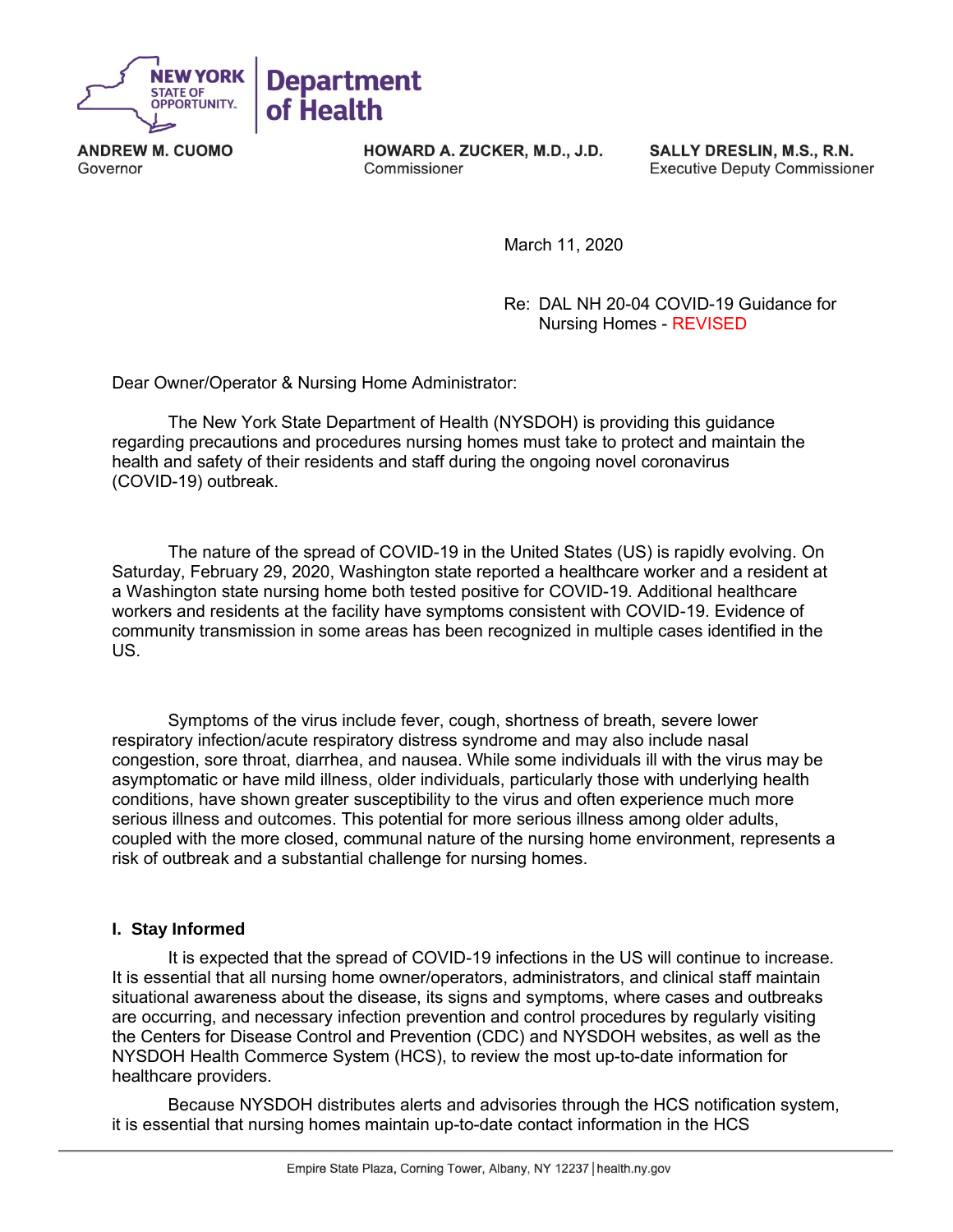Communications Directory for their administrative and clinical leadership to be assured of receiving this information. The following are links to up-to-date information:

- CDC:<https://www.cdc.gov/coronavirus/2019-ncov/index.html> and [https://www.cdc.gov/coronavirus/2019-ncov/healthcare-facilities/prevent-spread](https://www.cdc.gov/coronavirus/2019-ncov/healthcare-facilities/prevent-spread-in-long-term-care-facilities.html)[in-long-term-care-facilities.html](https://www.cdc.gov/coronavirus/2019-ncov/healthcare-facilities/prevent-spread-in-long-term-care-facilities.html)
- NYSDOH:<https://www.health.ny.gov/diseases/communicable/coronavirus.htm>
- HCS: [https://commerce.health.state.ny.us](https://commerce.health.state.ny.us/)

#### **II. Prevent Exposure to and Spread of Illness at the Nursing Home**

Visitors to the nursing home may introduce COVID-19 infection into the nursing home if they are ill as a result of community transmission either internationally or in the US, or have had close contact (within 6 feet) to person(s) known to have or reasonably suspected of having COVID-19. The nursing home must have staff available to screen visitors for symptoms or potential exposure to someone with COVID-19. The nursing home should consider temporarily modifying visiting hours or procedures in order to facilitate monitoring in a situation of community transmission.

Nursing homes must post signage addressing visitation restrictions at all public entrances to the nursing home, as well as in foyers and vestibules leading into the facility and on the nursing home's website. The English version of the signage is attached to this letter and downloadable files with other language translations will be made available when ready on the NYSDOH public website COVID-19 page for healthcare providers at: https://www.health.ny.gov/diseases/communicable/coronavirus/providers.htm. In accordance with federal regulations (42 CFR § 483.10[f][4][iii]), state regulations (10 NYCRR § 415.19[b]) and Centers for Medicare and Medicaid Services (CMS) guidance, this signage advises that visitors with symptoms of illness such as fever, lower respiratory infection, shortness of breath, cough, nasal congestion, runny nose, sore throat, nausea, vomiting, and/or diarrhea are restricted from visiting the nursing home until symptoms have fully resolved.

It is important to remember that, per 42 CFR § 483.10(f)(4)(vi), the nursing home, "must inform each resident (or resident representative, where appropriate) of his or her visitation rights and related facility policy and procedures, including any clinical or safety restriction or limitation on such rights, . . . the reasons for the restriction or limitation, and to whom the restrictions apply…". The nursing home must proactively post information about the visitation restrictions on their website, and send a letter or email to the family of each resident, to inform them of the visitation policy.

Similarly, nursing home staff are exposed to the general community each day and may become infected with an acute respiratory illness (e.g. COVID-19, influenza, respiratory syncytial virus (RSV)) if community transmission of that illness is occurring. Staff must be screened for respiratory symptoms upon arriving at work. It is critical that nursing homes strictly enforce their illness and sick leave policies. Staff showing these types of symptoms must not be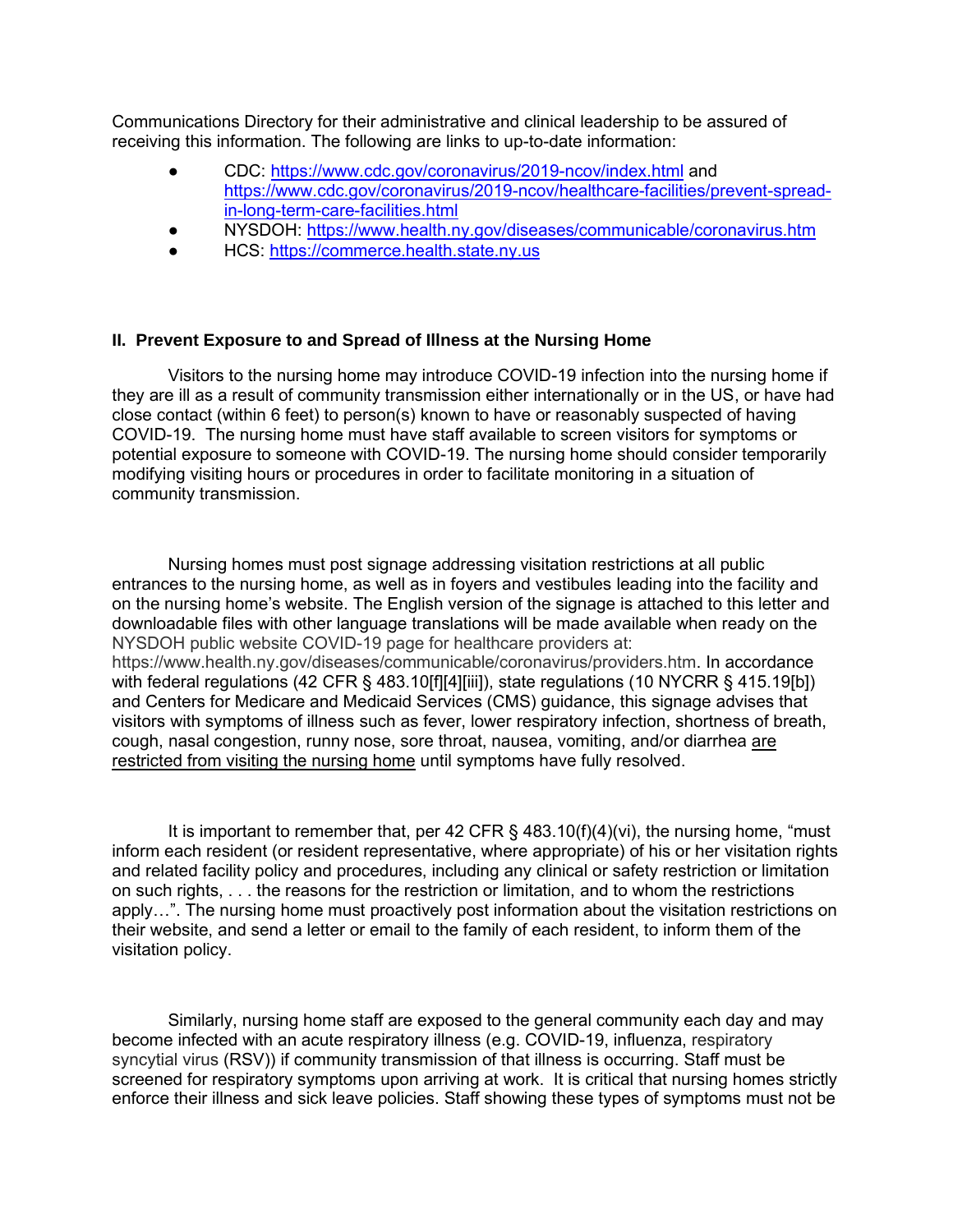permitted to remain at work and must not return to work until completely recovered. NYSDOH regional epidemiologists are available for consultation regarding work restrictions for ill healthcare employees.

Staff persons who have been potentially exposed to someone with confirmed COVID-19, or to someone who is a person under investigation (PUI) for COVID-19, will be placed under *precautionary quarantine* or mandatory *quarantine* by public health officials*,* based on the symptoms presented and/or level of risk for having contracted COVID-19.

Nursing homes should consult with the most current guidance from NYSDOH. At this time, if the staff person is *asymptomatic* but has had a potential exposure to COVID-19, they must be furloughed for a period of 14 days following the exposure and will be subject to a quarantine order, which may be voluntary or mandatory quarantine depending on the exposure risk. If the staff person is *symptomatic*, the furlough will last for at least 14 days following the date of onset of symptoms. The staff person will be subject to a mandatory quarantine or isolation order, depending on whether the staff person is suspected or known to have COVID-19.

If a staff person is found to be ill upon screening, the nursing home should send the person home and direct them to contact their primary care physician immediately. If the nursing home has reason to be concerned that the person may be infected with COVID-19, the nursing home must send the person home and contact the New York State Department of Health.

If nursing home staff are concerned that there may have been transmission of illness within the facility, the nursing home must consult with the NYSDOH to determine if a NORA report is necessary.

The state regulations that address infection control policies are located in 10 NYCRR 415.19. All nursing homes must review and reinforce their policies and procedures with all staff, residents, and visitors regarding infection prevention and control including:

> • Standard, Droplet and Contact precautions (applicable for the care of all residents) with their staff. Guidance is available on the CDC website at: https://www.cdc.gov/coronavirus/2019-ncov/healthcare-facilities/prevent-spreadin-long-term-care-facilities.html. A convenient poster reviewing PPE donning/doffing procedures is available at: <https://www.cdc.gov/hai/pdfs/ppe/ppe-sequence.pdf>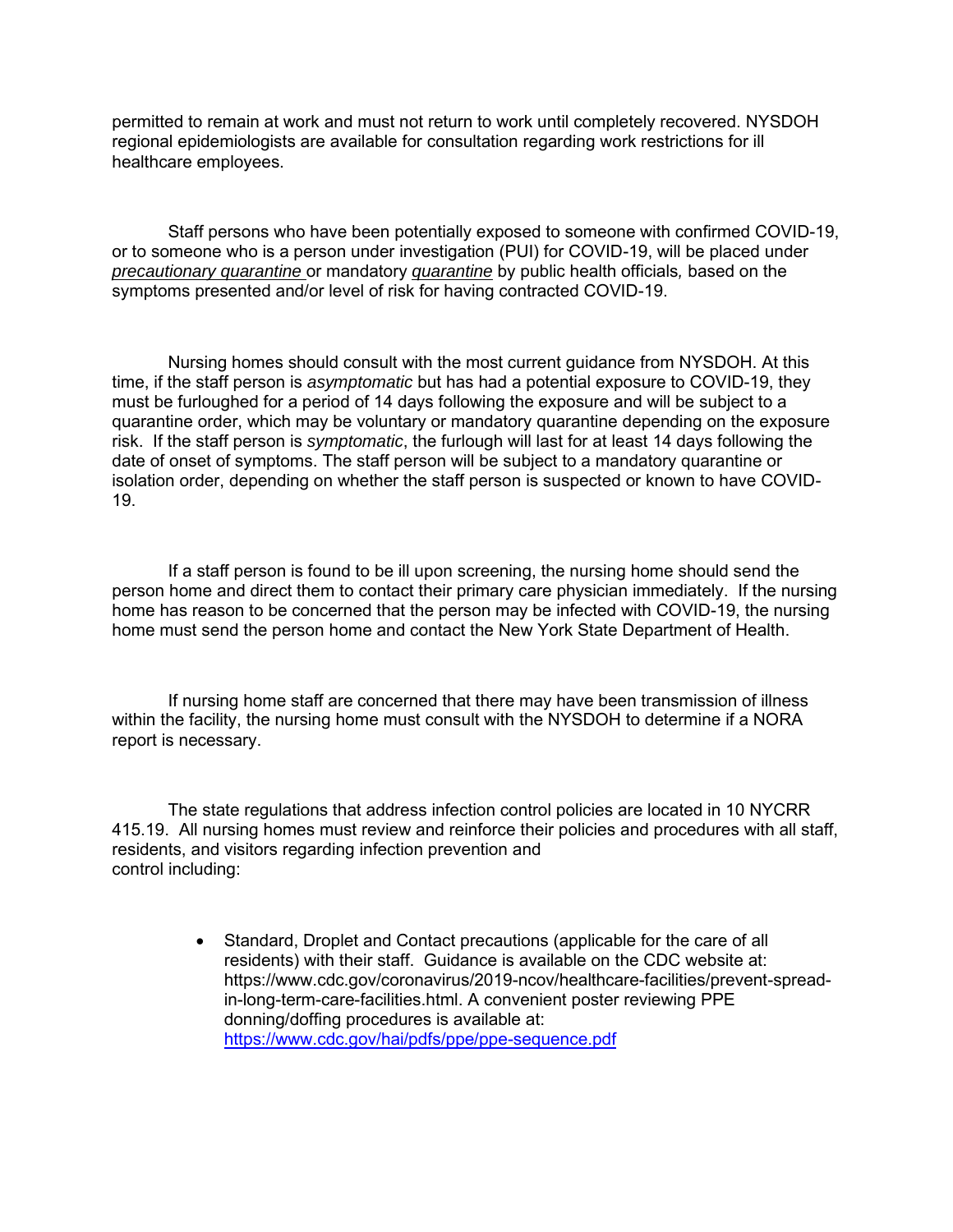• Hand hygiene practices and respiratory hygiene/cough etiquette. Ensure that adequate supplies of hand hygiene materials (both alcohol-based hand sanitizers and soap, water, and disposable paper towels) are readily available.

Daily, frequent cleaning and disinfection of commonly touched environmental surfaces must be done with EPA-registered, hospital-grade disinfectant to decrease environmental contamination. Staff must be instructed on the need to follow all manufacturer's instructions for use, including proper dwell times for all cleaners and disinfectants.

### *2***. Conserve PPE, particularly surgical or procedure masks and N-95 respirator***s*

Global supplies of some types of PPE, including surgical masks, have been impacted by the COVID-19 outbreak response, and deliveries are delayed. NYSDOH asks nursing home administrators to encourage those staff who have chosen to not be vaccinated against influenza, to reconsider being vaccinated as a means of conserving on the number of surgical masks used by the nursing home each day.

As influenza is currently prevalent in NYS, staff at nursing homes who are unvaccinated for influenza need to comply with the regulations under Section 2.59 of the New York State Sanitary Code (10 NYCRR § 2.59). The regulation requires all health care and residential facilities and agencies regulated pursuant to Article 28, 36, or 40 of the Public Health Law to ensure that all personnel, as defined in the regulation, not vaccinated against influenza for the current influenza season, wear a surgical or procedure mask while in areas where patients or residents are typically present.

 As an alternative to vaccination, where possible, nursing homes could consider assigning those unvaccinated staff to administrative duties that do not require them to interact with residents. Reducing the number of staff that must meet this regulation will assist in conserving critical supplies of masks. Additionally, until a vaccination is available for SARS-CoV-2 (the virus that causes COVID-19), use of surgical masks and N-95s will be necessary under different circumstances. Conservation of these masks to the extent possible is warranted.

Nursing homes should also practice administrative controls on the availability of masks by centrally holding and allocating masks to staff as necessary. However, nursing homes must ensure that these controls do not discourage the use of masks when indicated for patient care. Signage should be posted for visitors who require a mask based on the transmission-based precautions of the resident they are visiting. Any potentially contagious resident whose visitors are not restricted from visitation, should don a surgical or procedure mask before receiving the visitor(s). Visitors should be reminded to maintain social distancing during the visit, and to perform hand hygiene, i.e. washing their hands and applying hand sanitizer, following the visit.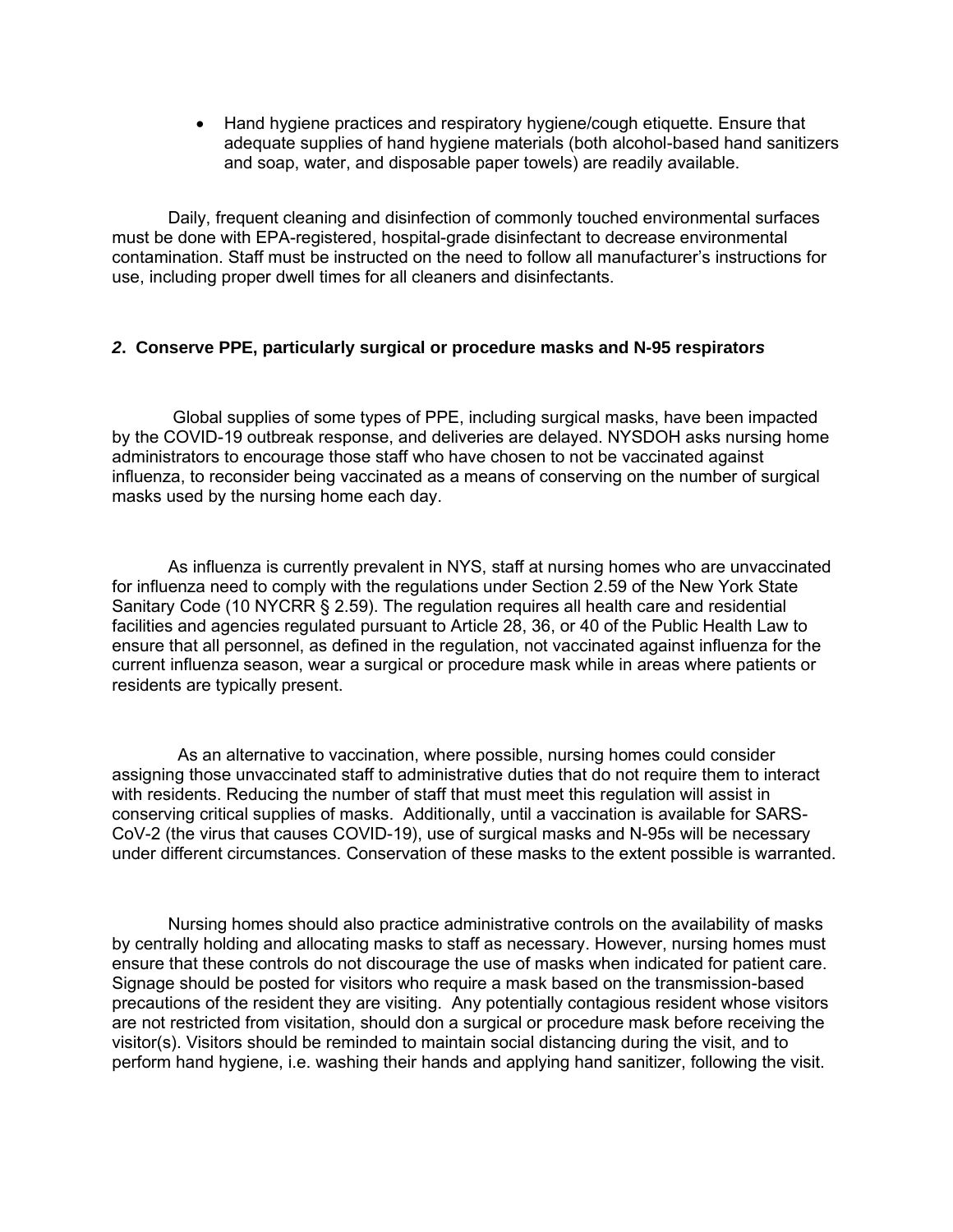Where use of an N95 respirator or mask is necessitated by a required procedure, nursing homes can help to conserve these respirators by limiting the number of staff who will perform these procedures.

# **3. What to do if a Resident is suspected of having a COVID-19 infection**

Residents suspected of infection with COVID-19 should be given a surgical or procedure mask (not an N95) to wear. The facility must immediately contact the New York State Department of Health. While awaiting the transfer, the resident must be isolated in a separate room with the door closed. In this context, nursing home staff attending the PUI until they are transferred should follow CDC guidelines [\(https://www.cdc.gov/coronavirus/2019-ncov/infection](https://www.cdc.gov/coronavirus/2019-ncov/infection-control/control-recommendations.html)[control/control-recommendations.html\)](https://www.cdc.gov/coronavirus/2019-ncov/infection-control/control-recommendations.html) for the selection, use, and disposal of PPE (including gloves, isolation gown, and a properly fit-tested N95 or higher filtering facepiece respirator) and should maintain social distancing of at least 6 feet from the person.

### **III. Contact information:**

You may contact the NYSDOH Bureau of Healthcare Associated Infections at 518-474- 1142 during business hours or the NYSDOH Public Health Duty Officer at 1-866-881-2809 evenings, weekends, and holidays.

Please direct any questions you may have to the toll-free call center at 888-364-3065 or to icp@health.ny.gov

We thank you for your efforts in implementing these measures to prepare and protect your residents, staff, and visitors as we continue to manage the ongoing COVID-19 outbreak

Sincerely,<br>Sheila M<sup>c</sup> Garvey

Sheila McGarvey **Director** Division of Nursing Homes & ICF/IID **Surveillance** Center for Health Care Provider Services and Oversight